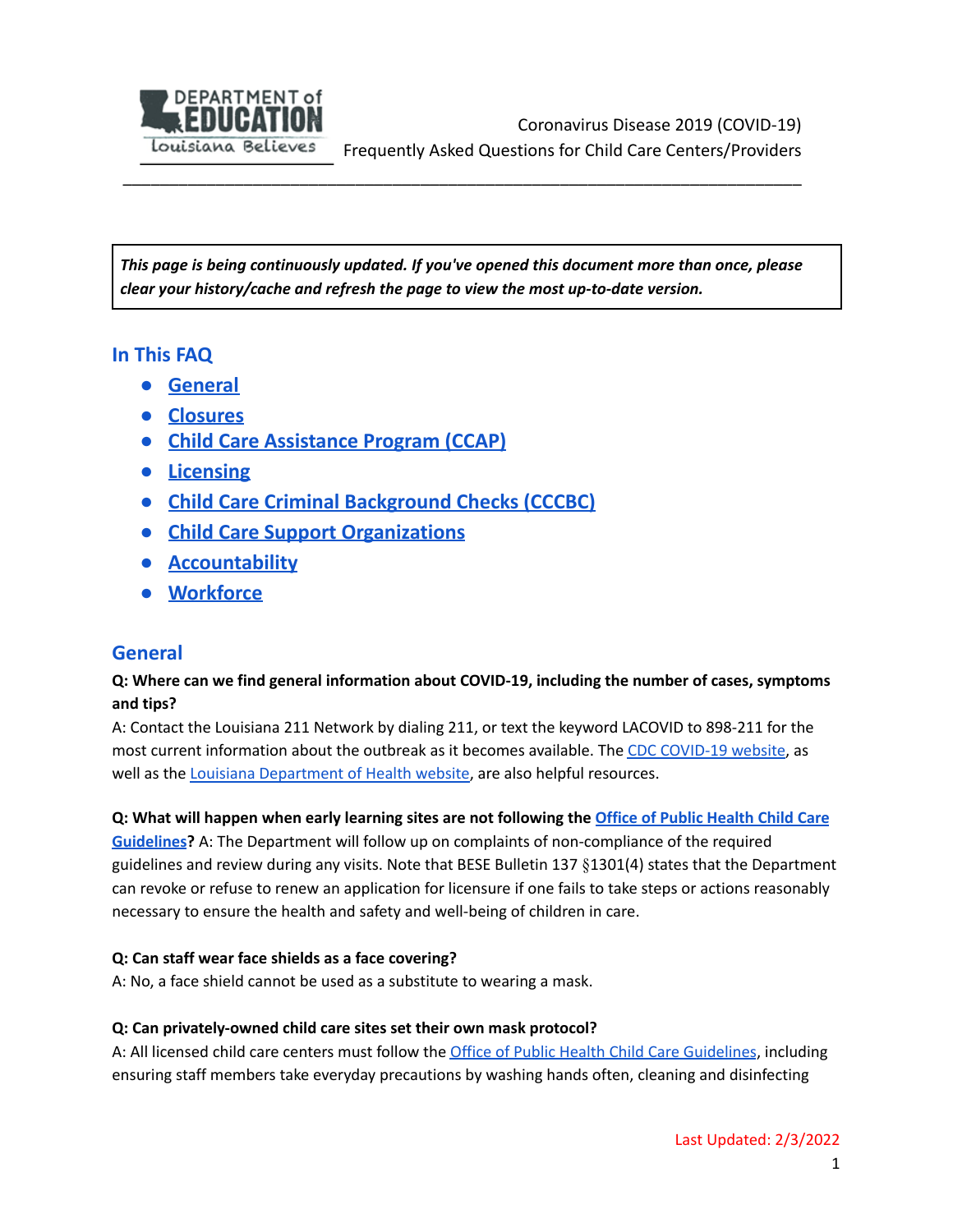

frequently-touched surfaces, avoiding close contact, covering coughs and sneezes, and covering mouth and nose with a mask.

\_\_\_\_\_\_\_\_\_\_\_\_\_\_\_\_\_\_\_\_\_\_\_\_\_\_\_\_\_\_\_\_\_\_\_\_\_\_\_\_\_\_\_\_\_\_\_\_\_\_\_\_\_\_\_\_\_\_\_\_\_\_\_\_\_\_\_\_\_\_\_\_\_

#### **Q: Does the LDOE have a recommended vendor for bulk purchases of PPE and disinfectant cleaners?**

A: Every licensed early learning center in Louisiana is eligible to use state contracts for purchasing daily supplies and large equipment at a reduced cost. More information on the eligibility process and approved vendors is available [here](https://www.louisianabelieves.com/early-childhood/saving-money-through-state-contracts).

#### **Q: Should early learning sites prevent visitors from entering their site at this time?**

A: Child care providers can adjust the parent drop-off and pick-up process. Please see Appendix 5 of the Office of Public Health [Guidelines](https://www.louisianabelieves.com/docs/default-source/covid-19-resources/child-care-covid-19-guidelines.pdf) for Child Care.

#### **Q: What essential visitors are allowed to enter school and early learning sites?**

A: Per the Guidelines approved by the Office of Public Health, essential visitors are allowed to enter schools and sites to carry out essential functions that support the implementation of state/federal law or BESE policy.

**Essential visitors are individuals who must enter schools or early learning sites in order to conduct visits in accordance with Louisiana law or policy**. Essential visitors include, but are not limited to, individuals who:

- conduct CLASS<sup>®</sup> observations
- observe teacher candidates as part of the teacher preparation quality rating system
- provide essential supports and services including, but not limited to, early intervention services, special education services, coaching or mental health consultation

#### **Q: Are mothers who are breastfeeding allowed inside the early learning site?**

A: Yes, mothers who are breastfeeding are allowed inside the site. They must follow the site screening procedures including hand washing and wearing a face mask while in the site. The mother should not interact with the other children or with the teacher while following proper social distancing. If possible, nursing should occur in a separate room.

#### **Q: At what temperature should a child care site send children and/or staff members home?**

A: Persons who have a fever of 100.4°F or above or other signs of illness must not be admitted to the facility. Follow the Office of Public Health [Guidelines](https://www.louisianabelieves.com/docs/default-source/covid-19-resources/child-care-covid-19-guidelines.pdf) for Child Care*.*

#### Q: If a fever is detected, how long before a child or staff member can return to an early learning site?

A: Persons who have a fever of 100.4°F or above or other signs of illness must not be admitted to the facility. Information about a child with a fever can be found in the Office of Public Health [Guidelines](https://www.louisianabelieves.com/docs/default-source/covid-19-resources/child-care-covid-19-guidelines.pdf) for Child [Care.](https://www.louisianabelieves.com/docs/default-source/covid-19-resources/child-care-covid-19-guidelines.pdf) If COVID-19 has been confirmed in a child or staff member, follow CDC [Guidance](https://www.cdc.gov/coronavirus/2019-ncov/if-you-are-sick/steps-when-sick.html) and [LDH](http://ldh.la.gov/assets/oph/Coronavirus/resources/TestingIsolationGuidelines.pdf) G[uidance](http://ldh.la.gov/assets/oph/Coronavirus/resources/TestingIsolationGuidelines.pdf) regarding home quarantine and isolation.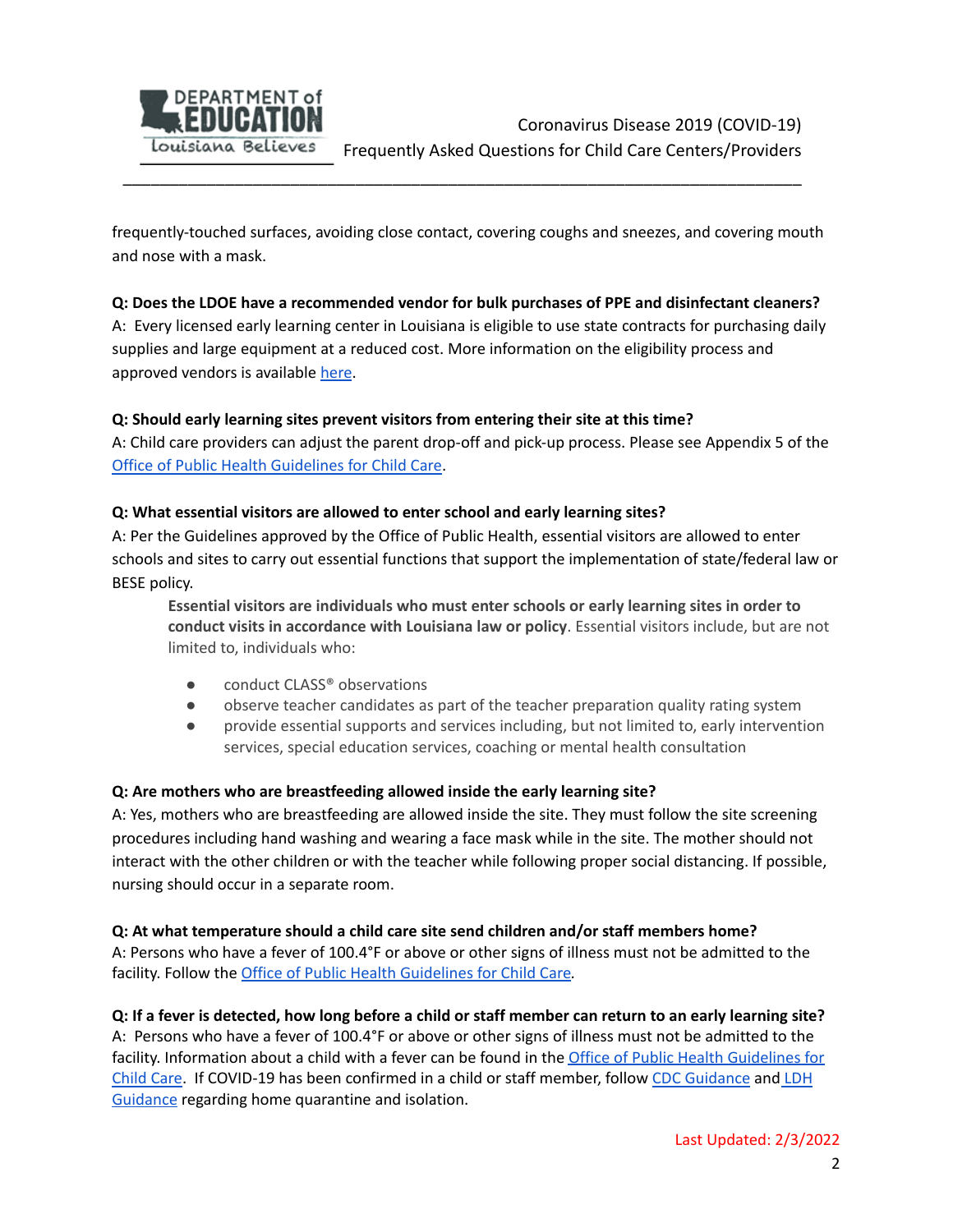

# **Q: How should employers ensure proper social distancing where multiple staff members are sharing an office?**

\_\_\_\_\_\_\_\_\_\_\_\_\_\_\_\_\_\_\_\_\_\_\_\_\_\_\_\_\_\_\_\_\_\_\_\_\_\_\_\_\_\_\_\_\_\_\_\_\_\_\_\_\_\_\_\_\_\_\_\_\_\_\_\_\_\_\_\_\_\_\_\_\_

A: When staff members are sharing an office, they should use social distancing precautions. Face masks should be worn, as well as partitioning the space as much as possible.

#### **Q: Can an adult, such as a director, float between groups?**

A: It is not recommended that a staff member float between groups. However, if necessary, the floater should maintain social distancing.

#### **Q: How do you recommend maintaining social distancing with children?**

A: Social distancing among young children is difficult. The Office of Public Health's response to social distancing with young children is that child care classrooms should include the same group each day, and the same child care teacher should remain with the same group each day, wherever possible. This reduces risk of infection spread.

# **Q: Can classroom groups merge together during the early morning and afternoon when group size is smaller***?*

A: It is recommended that the same child care teacher should remain with the same group each day. This reduces risk of infection spread.

### **Q: Are staff members allowed to leave for lunch breaks?**

A: This is the center's decision. Any staff members who leave their site should repeat the screening process upon re-arrival.

# **Q: How high does the divider have to be between the classroom? Are there restrictions regarding hanging dividers (such as clear plastic curtains) from the ceiling?**

A: The divider must be at least 6 feet high. Hanging dividers are acceptable, as long as they meet all other safety regulations.

#### **Q: Are non-vehicular excursions and water activities allowed?**

A: Yes, within the smaller, common groups, non-vehicular excursions and water activities are allowed.

# **Q: Are extracurricular providers, such as Tumble Time and Happy Feet Soccer, allowed to provide activities in early learning sites?**

A: See Appendix 4 of the Office of Public Health Guidelines.

#### **Q: Will early learning sites be allowed to take field trips?**

A. See Appendix 3 and 4 of the Office of Public Health [Guidelines](https://www.louisianabelieves.com/docs/default-source/covid-19-resources/child-care-covid-19-guidelines.pdf) for Child Care**.**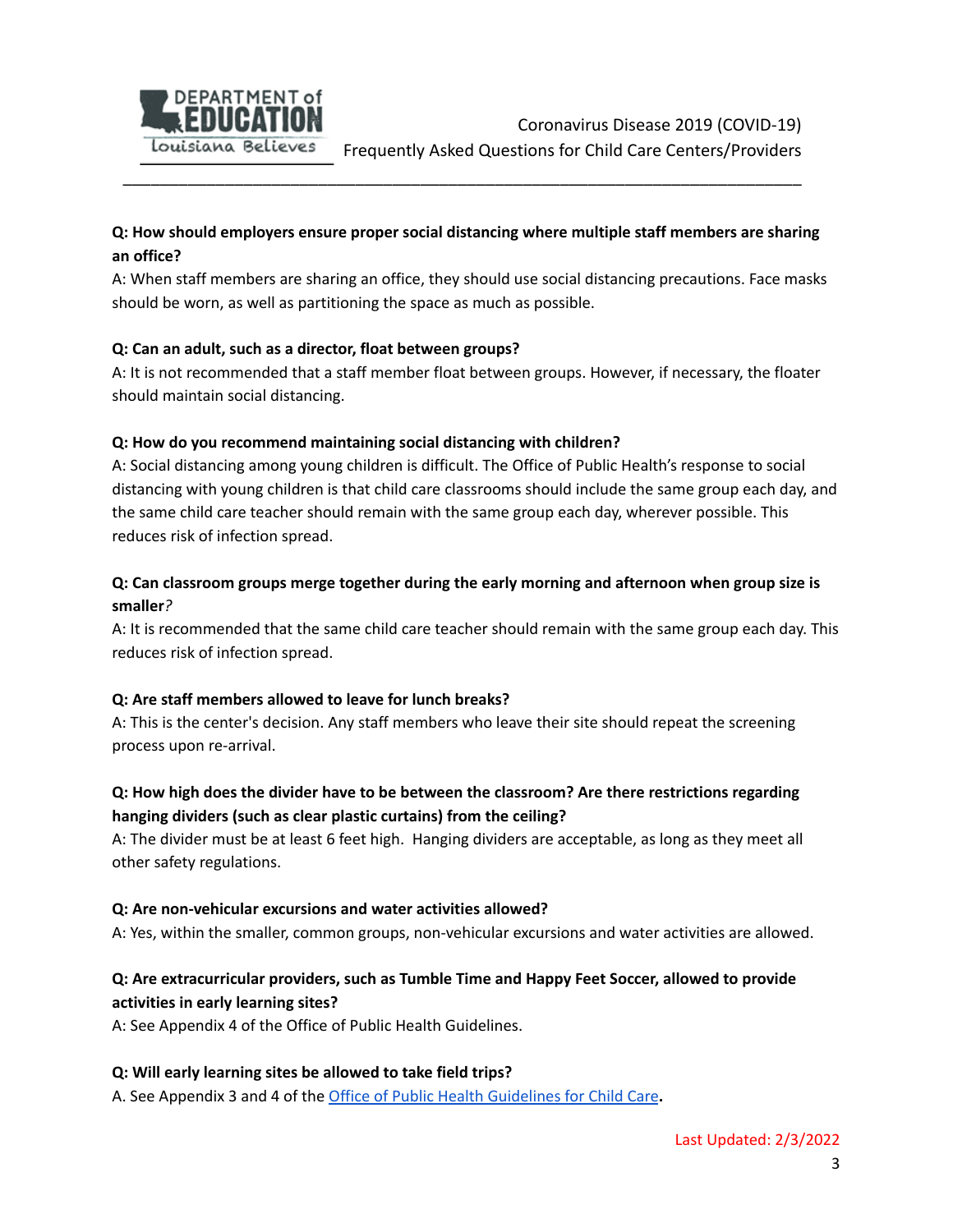

# **Q: Can you clarify the guidelines about water activities (tables or sprinklers), including swimming pools. Do we have specific guidelines regarding these activities?**

\_\_\_\_\_\_\_\_\_\_\_\_\_\_\_\_\_\_\_\_\_\_\_\_\_\_\_\_\_\_\_\_\_\_\_\_\_\_\_\_\_\_\_\_\_\_\_\_\_\_\_\_\_\_\_\_\_\_\_\_\_\_\_\_\_\_\_\_\_\_\_\_\_

A: Group size and social distancing must be managed for other outdoor play activities. See Appendix 4 of the Office of Public Health [Guidelines](https://www.louisianabelieves.com/docs/default-source/covid-19-resources/child-care-covid-19-guidelines.pdf) for Child Care for more information.

#### **Q: Does the playground need to be sanitized between groups of children?**

A: Stagger playground times for groups of children and sanitize the equipment between small groups.

# **Q: What is the proper protocol if a child or staff member has a confirmed case of COVID-19?**

A: See Appendix 2 of the Office of Public Health [Guidelines](https://www.louisianabelieves.com/docs/default-source/covid-19-resources/office-of-public-health-guidelines-for-child-care.pdf?sfvrsn=19659b1f_32).

# **Q: What is the recommended procedure for notifying families when a child or staff member has a confirmed case of COVID-19?**

A: See Appendix 2 of the Office of Public Health [Guidelines](https://www.louisianabelieves.com/docs/default-source/covid-19-resources/office-of-public-health-guidelines-for-child-care.pdf?sfvrsn=19659b1f_32).

#### **Q: What is the guidance for anyone who has been in close contact with a confirmed case?**

A: See Appendix 2 of the *Office of Public Health [Guidelines](https://www.louisianabelieves.com/docs/default-source/covid-19-resources/office-of-public-health-guidelines-for-child-care.pdf?sfvrsn=19659b1f_32)* for isolation and quarantine instructions.

# **Q: How long does a child or employee/teacher need to quarantine if they have a positive COVID-19 case in their household?**

A: See Appendix 2 of the *Office of Public Health [Guidelines](https://www.louisianabelieves.com/docs/default-source/covid-19-resources/office-of-public-health-guidelines-for-child-care.pdf?sfvrsn=19659b1f_32)* for isolation and quarantine instructions.

# **Closures**

### **Q: How do child care centers and family child care providers report closures?**

A: If your site closes in response to COVID-19, please contact the Division of Licensing at [ldelicensig@la.gov](mailto:ldelicensig@la.gov) using the critical [incident](https://www.louisianabelieves.com/docs/default-source/early-childhood/1103-critical-reportable-incident.pdf?sfvrsn=24) report form. This is to be done for both site and classroom closures.

# Q: Will there be guidelines given as to when child care sites can safely reopen, or is that determination **made on an individual basis?**

<span id="page-3-0"></span>A: You should consult your [regional](https://ldh.la.gov/index.cfm/directory/category/13) Office of Public Health for assistance in determining classroom closure or provider closure. A provider must follow the Office of Public Health [Guidelines](https://www.louisianabelieves.com/docs/default-source/covid-19-resources/child-care-covid-19-guidelines.pdf) for Child Care.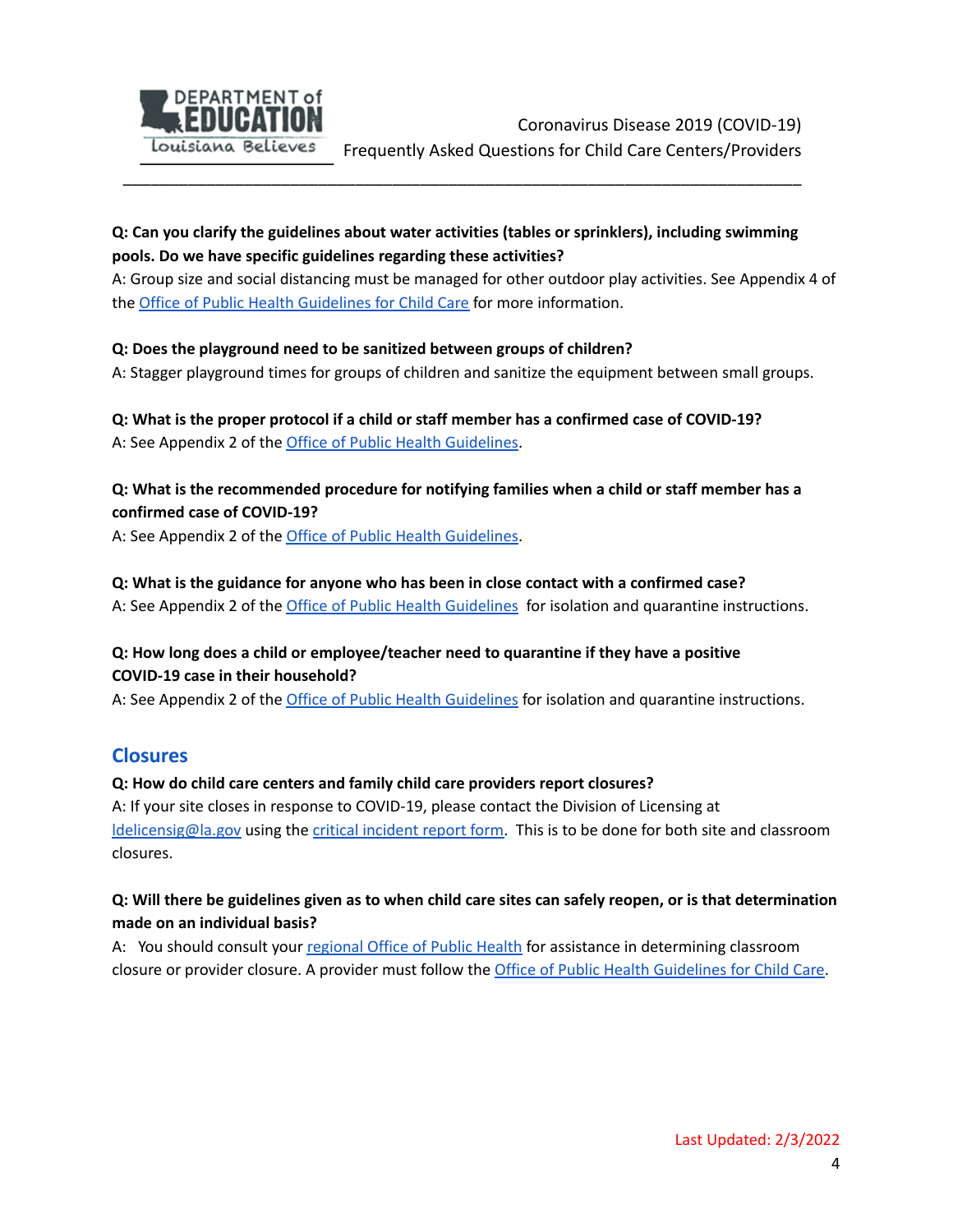

# **Child Care Assistance Program (CCAP)**

### **Q: Will the Department pay for enrollment versus attendance?**

A: Yes. BESE Bulletin 139 has been updated to continue paying certified providers based on enrollment versus attendance. While CCAP reimburses providers based on enrollment, providers must still ensure attendance is recorded with the Tracking of Time Services (TOTS) Point of Service(POS) device or Interactive Voice Response (IVR) system. Parents must check their child(ren) in and out of care when child care services are rendered.

\_\_\_\_\_\_\_\_\_\_\_\_\_\_\_\_\_\_\_\_\_\_\_\_\_\_\_\_\_\_\_\_\_\_\_\_\_\_\_\_\_\_\_\_\_\_\_\_\_\_\_\_\_\_\_\_\_\_\_\_\_\_\_\_\_\_\_\_\_\_\_\_\_

CCAP conducts a monthly review of underutilized authorizations of children who have not attended child care within the previous month. Both TOTS attendance tracking records are examined as part of the underutilization review. If a CCAP child has not attended, the family is pulled for underutilization review. The Provider Help Desk staff has been informing providers of the importance of families completing check in/out transactions when children are in attendance to maintain CCAP certification. If CCAP children are not attending, the Department will contact families to assess the need for continued child care services. If families are not reached during this period, their CCAP authorizations will be discontinued at the end of the month, and they will need to reapply for CCAP. As a reminder, **the Tracking of Time Services (TOTS) Point of Service (POS) or Interactive Voice Response (IVR) must be used for CCAP children every day they are in attendance.**

For assistance, please contact the Provider Help Desk at (225) 250-7635 or (225) 252-9543, or enter a ticket in the [Provider](https://provider.supportsystem.com) Ticket System.

### **Q: What are the new state maximum rates for CCAP, effective February 1?**

A: The new state maximum rates are as follows:

| <b>Provider Type</b>                  | Age 3<br>and up | Age 1-2<br>(Toddlers) | Age 0<br>(Infants) | <b>Special Needs</b><br>Age 3 and up | <b>Special Needs</b><br><b>Age 1-2</b><br>(Toddlers) | <b>Special Needs</b><br>Age 0 (infant) |
|---------------------------------------|-----------------|-----------------------|--------------------|--------------------------------------|------------------------------------------------------|----------------------------------------|
| <b>Type III Early Learning Center</b> | \$31.50         | \$42.00               | \$68.00            | \$39.69                              | \$52.92                                              | \$85.68                                |
| <b>Family Child Care Provider</b>     | \$29.00         | \$42.00               | \$61.00            | \$36.54                              | \$52.92                                              | \$76.86                                |
| <b>In-Home Providers</b>              | \$25.00         | \$25.25               | \$26.65            | \$31.50                              | \$31.82                                              | \$33.58                                |
| <b>School Child Care Providers</b>    | \$24.00         | \$24.00               | \$24.00            | \$30.24                              | \$30.24                                              | \$30.24                                |
| <b>Military Child Care Centers</b>    | \$30.00         | \$31.05               | \$35.65            | \$37.80                              | \$39.12                                              | \$44.92                                |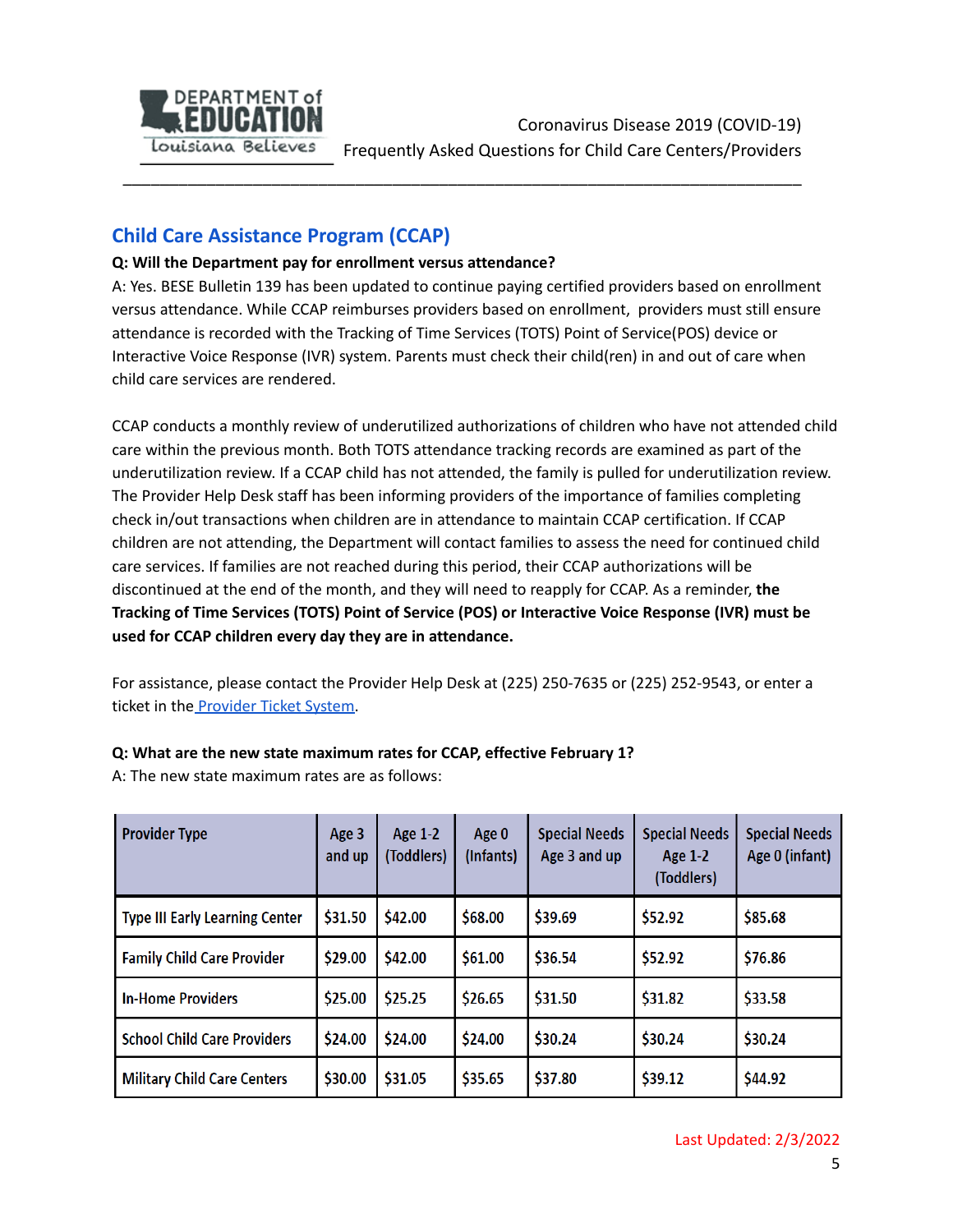

# Q: If CCAP co-pays are waived, can I still charge CCAP clients the difference between my rate and what **CCAP pays?**

\_\_\_\_\_\_\_\_\_\_\_\_\_\_\_\_\_\_\_\_\_\_\_\_\_\_\_\_\_\_\_\_\_\_\_\_\_\_\_\_\_\_\_\_\_\_\_\_\_\_\_\_\_\_\_\_\_\_\_\_\_\_\_\_\_\_\_\_\_\_\_\_\_

A: Yes. CCAP co-pays being waived at the moment means that all families will be subsidized at 100 percent of the state maximum rate per age of child(ren). Providers can continue to charge the difference between the state maximum rate and the cost of their tuition but are encouraged to work with families struggling during this pandemic when possible.

#### **Q: How long will the CCAP co-payments for families be waived?**

A: The CCAP co-payments for families will be waived while stimulus funding is available.

#### **Q: If a child's sibling has CCAP, can that child be authorized for CCAP as well?**

A: Yes, siblings of an authorized case can be updated to receive CCAP. Parents must complete a [CCAP](https://www.louisianabelieves.com/docs/default-source/child-care-providers/child-care-assistance-report-of-changes.pdf?sfvrsn=41748e1f_40) 10 Report of [Changes](https://www.louisianabelieves.com/docs/default-source/child-care-providers/child-care-assistance-report-of-changes.pdf?sfvrsn=41748e1f_40) form and submit by email to [LDECCAP@la.gov](mailto:LDECCAP@la.gov) or fax to 225-376-6060.

#### **Q: Can I accept children funded through CCAP that typically attend a different center?**

A: Yes. Parents must complete a CCAP 10 Report of [Changes](https://www.louisianabelieves.com/docs/default-source/child-care-providers/child-care-assistance-report-of-changes.pdf?sfvrsn=41748e1f_40) form and submit by email to [LDECCAP@la.gov](mailto:LDECCAP@la.gov) or fax to 225-376-6060.

#### **Q: Will the state pay for Head Start children to attend child care centers?**

A: Head Start families can apply for before and after school care with the CCAP by submitting an [application](https://www.louisianabelieves.com/docs/default-source/child-care-providers/child-care-assistance-program-(ccap)-pandemic-protective-services-crisis-application.pdf?sfvrsn=21e09b1f_8). The Head Start center must be CCAP-certified and licensed for extended hours.

#### **Q: When can I expect to be paid based on enrollment?**

A: Payments are made two weeks after child care services are rendered by the provider.

### **Q: Is the requirement for CCAP parents to sign in using TOTS waived?**

A: No. All center and home-based providers are required to maintain an attendance record of children attending the center or home. **The Tracking of Time Services (TOTS) Point of Service (POS) or Interactive Voice Response (IVR) must be used for CCAP children every day they are in attendance**.

### **Q: Are foster parents required to sign in using TOTS?**

A: DCFS follows the LDOE protocol for tracking attendance. Therefore, providers should ensure foster parents are using the TOTS Point of Service device or Interactive Voice Response System to track attendance. The provider will need to manually record attendance also.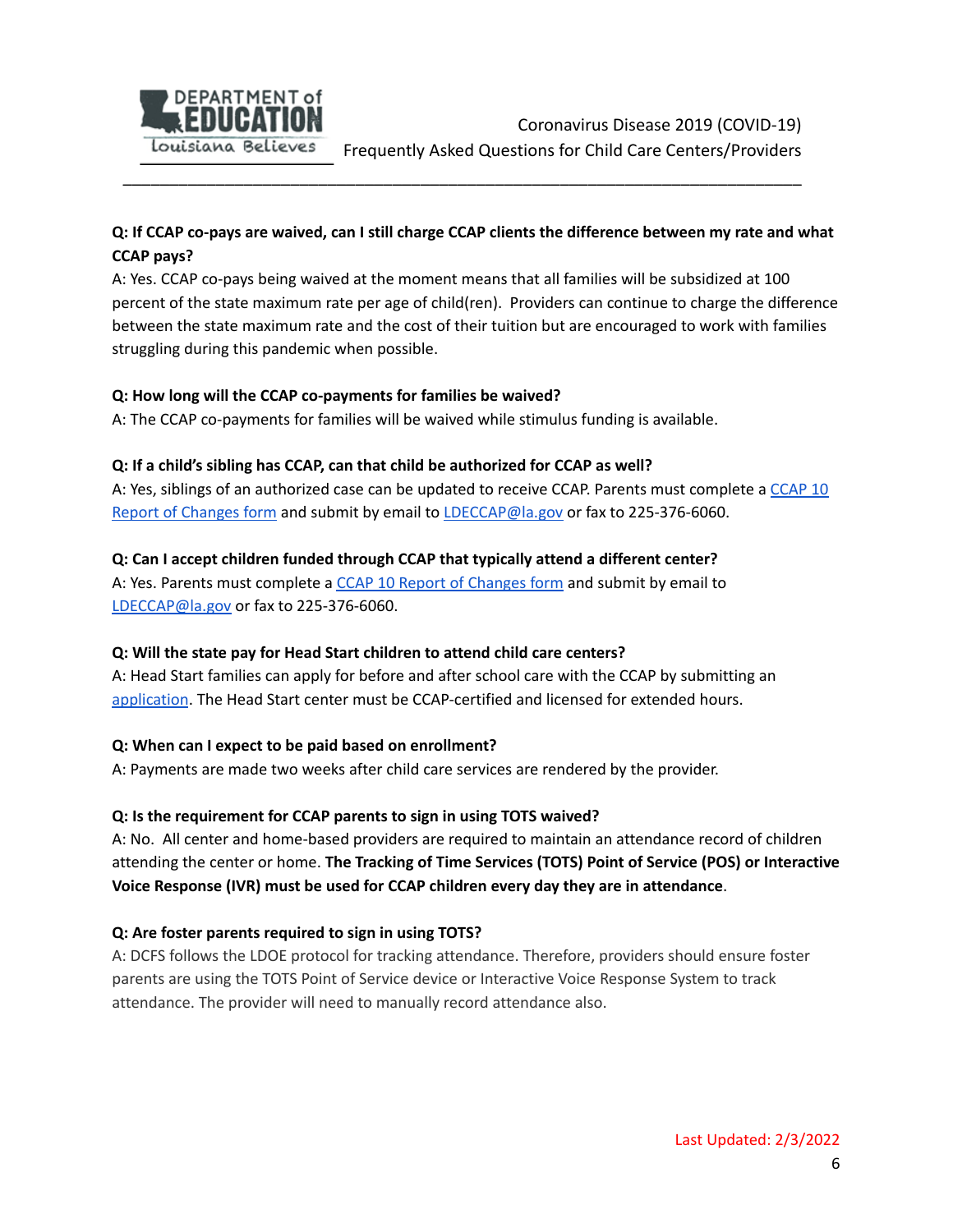

Coronavirus Disease 2019 (COVID-19) Frequently Asked Questions for Child Care Centers/Providers

### Q: What are the steps to becoming registered and certified to receive CCAP as a family child care or **in-home provider?**

\_\_\_\_\_\_\_\_\_\_\_\_\_\_\_\_\_\_\_\_\_\_\_\_\_\_\_\_\_\_\_\_\_\_\_\_\_\_\_\_\_\_\_\_\_\_\_\_\_\_\_\_\_\_\_\_\_\_\_\_\_\_\_\_\_\_\_\_\_\_\_\_\_

A: **Step 1 (Registration)**: Complete and submit the following to [ldelicensing@la.gov:](mailto:ldelicensing@la.gov)

- Signed CCAP Provider agreement for Family Child Care [Providers](https://louisianabelieves.com/docs/default-source/child-care-providers/in-home-provider-agreement.pdf?sfvrsn=9460901f_5) or In-Home Providers
- Copy of a valid driver's license or government issued photo ID AND copy of social security card
- **Pre-Service [Orientation](https://www.udemy.com/course/ccap-pre-service-orientation/) Certificate AND completed [Emergency](https://www.louisianabelieves.com/docs/default-source/child-care-providers/family-home-and-in-home-child-care-emergency-checklist.pdf?sfvrsn=2) Plan**
- **●** CCCBC State whether you are eligible, provisional, or in progress. If you do not have a CCCBC, you can apply at [https://cccbcldoe.la.gov/,](https://cccbcldoe.la.gov/) and many fees are waived until further notice due to the COVID-19 pandemic.
- **●** CPR & Pediatric First Aid Certificate

**Step 2 (Certification):** Complete and submit the following to [providercertification@la.gov:](mailto:providercertification@la.gov)

- Provider Rate [Agreement](https://louisianabelieves.com/docs/default-source/child-care-providers/provider-rate-agreement---ccap-15r.pdf?sfvrsn=2985811f_16) Verification of rates charged (notice to parents such as newsletter, memo, etc.)
- [Completed](https://louisianabelieves.com/docs/default-source/child-care-providers/w-9-form.pdf?sfvrsn=2d85811f_6) W-9, [completed](https://louisianabelieves.com/docs/default-source/child-care-providers/direct-deposit-authorization-form---ofs-dd-2.pdf?sfvrsn=2f85811f_14) direct deposit form, AND voided imprinted check
- **●** Residence verification of physical address

More information is provided [here.](https://www.louisianabelieves.com/docs/default-source/louisiana-believes/covid19-respite-care-opportunity-in-home-and-family-child-care.pdf?sfvrsn=52e39b1f_2)

#### **Q: How can parents receive assistance with CCAP?**

A**:** Parents can receive assistance with CCAP by contacting the Call Center at 1-877-453-2721 or by accessing the LDOE website at

**<https://www.louisianabelieves.com/early-childhood/child-care-assistance-program>**

#### **Q: How can providers receive assistance with CCAP?**

A**:** Providers can receive assistance with CCAP by placing a ticket in the Provider Ticket System at <https://provider.supportsystem.com> or by contacting the Provider Help Desk at 225-250-7635 or 225-252-9543. Providers can contact Provider Certification for assistance by emailing [providercertification@la.gov](mailto:providercertification@la.gov)

### <span id="page-6-0"></span>**Licensing**

#### **Q: Do early learning centers need to submit a change request for licensing changes?**

A: Yes, early learning centers **do** need to submit a change request for changes such as age range or hours of operation changes. Early learning centers can make change requests to their Licensing [Consultant](https://www.louisianabelieves.com/early-childhood/child-care-and-development-fund-licensing) via email.

# Q: Can a center employ a 16- or 17-year-old if they are under the direct supervision of a current **employee? Are they considered staff for the purposes of ratios?**

A: Yes, BESE has approved a waiver until August 31, 2022, allowing a center to employ staff ages 16 or 17, as long as they are under the direct supervision of a current employee. Yes, they may count for the purposes of ratios.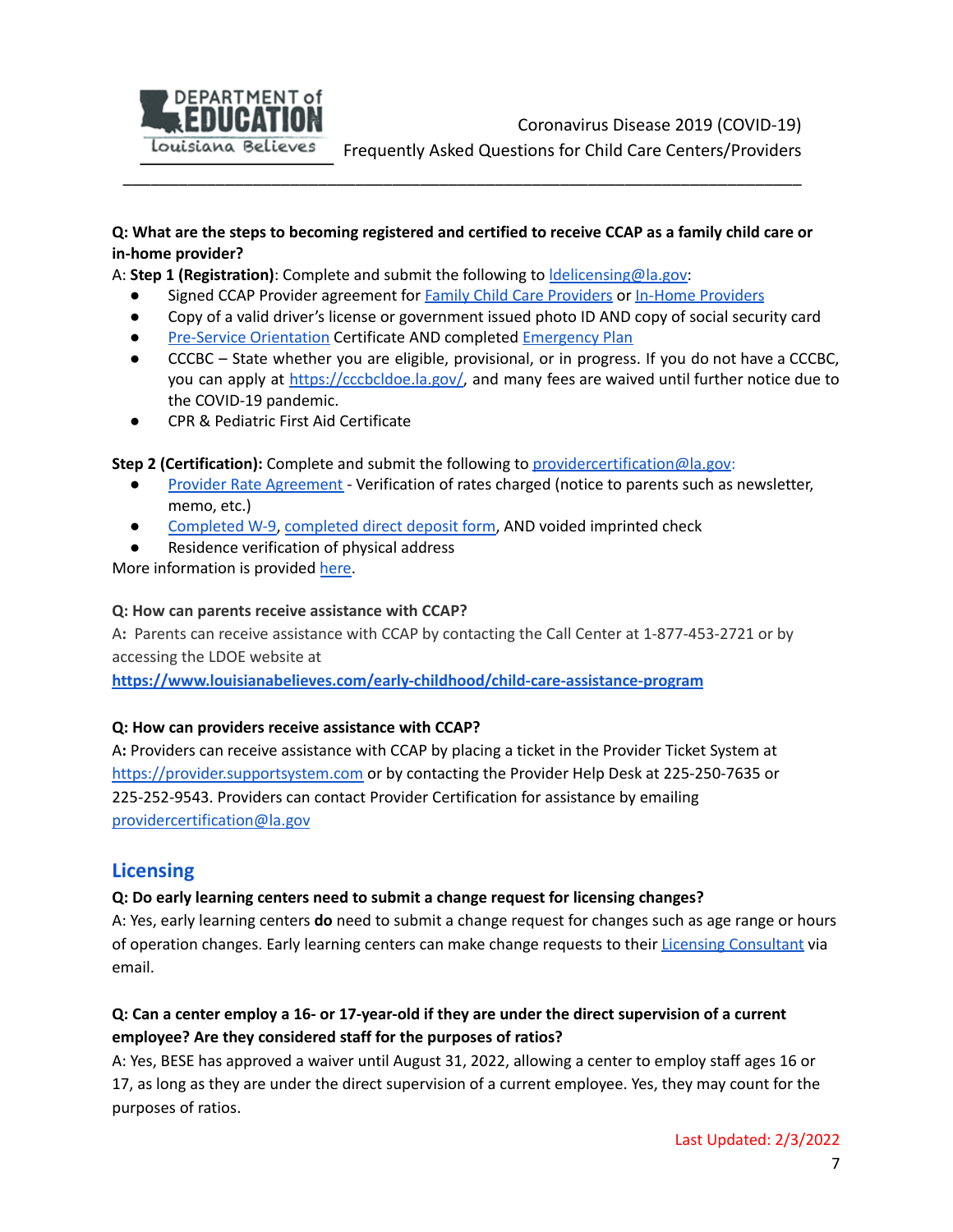

# **Q: Can centers implement a procedure requiring parents to drop children at the door, allowing staff to sign children in and out?**

A. Follow the current Office of Public Health [Guidelines](https://www.louisianabelieves.com/docs/default-source/covid-19-resources/child-care-covid-19-guidelines.pdf) for Child Care for parent drop-off and pick-up.

\_\_\_\_\_\_\_\_\_\_\_\_\_\_\_\_\_\_\_\_\_\_\_\_\_\_\_\_\_\_\_\_\_\_\_\_\_\_\_\_\_\_\_\_\_\_\_\_\_\_\_\_\_\_\_\_\_\_\_\_\_\_\_\_\_\_\_\_\_\_\_\_\_

#### **Q: For curbside drop off how can the ratio be maintained? Can we have a volunteer?**

**A:** For the health and safety of children, staff ratios must be maintained. Centers are doing this in a variety of ways depending on their physical set up. Volunteers are allowed following Bulletin 137 regulations.

#### **Q: Can infant rooms be partitioned to hold 2 groups of infants because they are non-mobile?**

A: Yes, rooms can be partitioned into two groups. The maximum number in the room must still be maintained.

# <span id="page-7-0"></span>**Child Care Criminal Background Checks (CCCBC)**

#### **Q: Do new employees need a CCCBC prior to starting work?**

A: Yes, prior to starting work a new employee must apply, be fingerprinted, and receive an eligible or provisional CCCBC determination or already have a valid CCCBC determination that can be linked to the site's roster.

#### **Q: Can new staff still be fingerprinted or will fingerprint locations close?**

A: New staff members must be fingerprinted. The Department has received notice of some fingerprint location closures, though the Department's staff will continue diligently processing CCCBC applications. If the location that generally serves your area is closed please see where the nearest [Fingerprint](https://www.louisianabelieves.com/docs/default-source/early-childhood/fingerprint-locations-for-child-care-cbcs.pdf?sfvrsn=2) Location is located, and contact [LDECCCBCprocessing@la.gov.](mailto:LDECCCBCprocessing@la.gov)

#### **Q: Can child care centers employ K-12 staff and substitutes?**

A: As child care centers address workforce challenges, pre-K-12 staff and substitutes may provide some relief, particularly those that already have a CCCBC. K-12 substitute pools vary by community, so centers should contact the local K-12 substitute staffing organization directly to access. Additionally, schools may have relationships with regular substitutes whom you may be able to partner with, as well as staff from closed centers and others in your community who may be able to serve as additional staff in your center. Note that the background check approved by the school systems for K-12 purposes is not acceptable for child care security purposes. Please contact *[LDEcccbcprocessing@la.gov](mailto:LDEcccbcprocessing@la.gov)* with additional questions.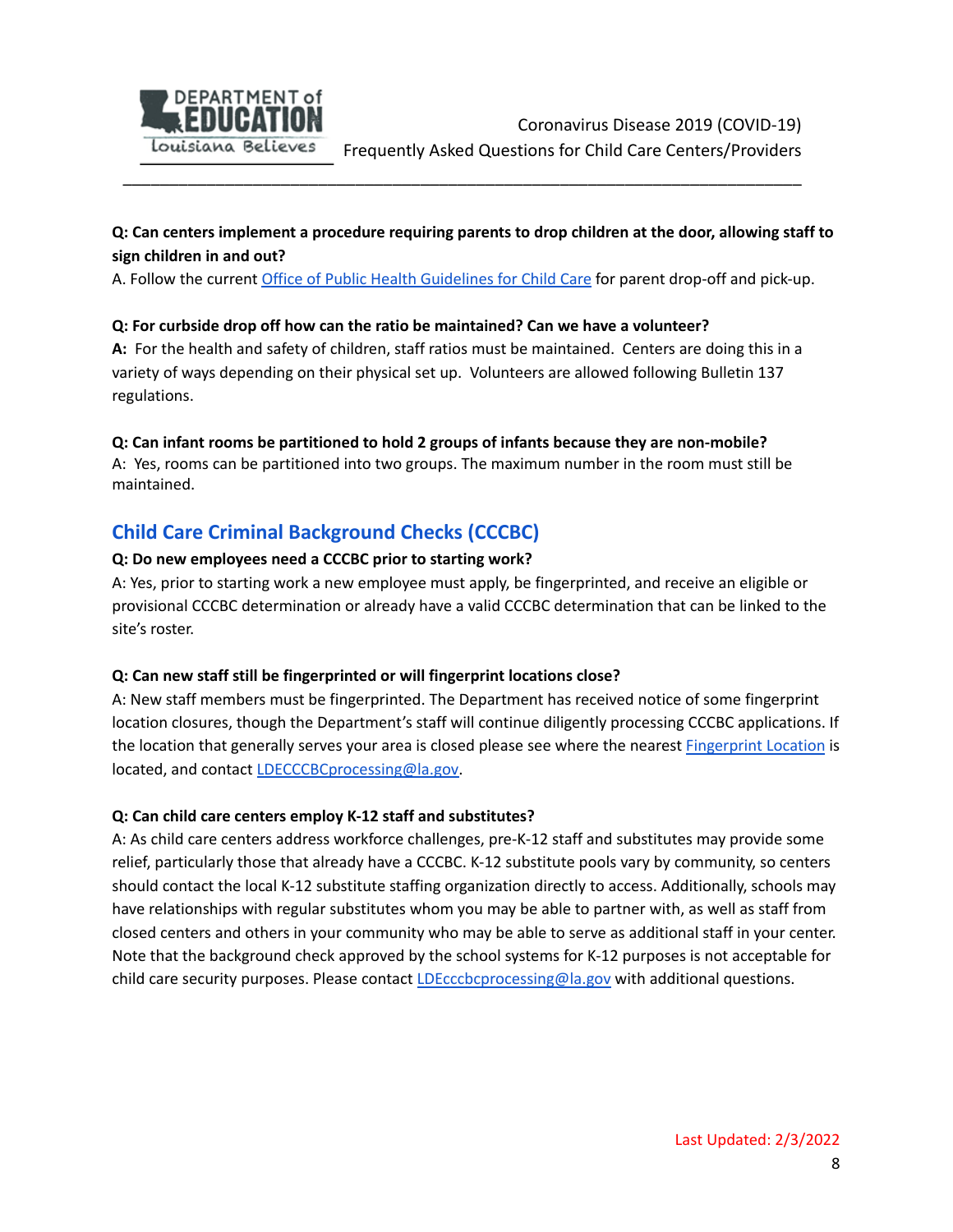

# Q: Do K-12 Essential Visitors need to obtain a CCCBC to provide related services for students that will **be attending virtual learning in a child care center?**

\_\_\_\_\_\_\_\_\_\_\_\_\_\_\_\_\_\_\_\_\_\_\_\_\_\_\_\_\_\_\_\_\_\_\_\_\_\_\_\_\_\_\_\_\_\_\_\_\_\_\_\_\_\_\_\_\_\_\_\_\_\_\_\_\_\_\_\_\_\_\_\_\_

A: Yes. All K-12 essential visitors and contractors, including mental health consultants and special education service providers, must have a Child Care Criminal Background Check (CCCBC) in order to provide services at an early learning center and a registered in-home or family child care provider. The background check approved by the school systems for K-12 purposes is not acceptable for child care security purposes. Please contact [LDEcccbcprocessing@la.gov](mailto:LDEcccbcprocessing@la.gov) with additional questions.

# **Child Care Support Organizations**

### **Q: How do CCR&R agencies support child care providers during this time?**

A: CCR&R agencies can suspend in-person coaching , replacing it with virtual coaching methods, when risk is higher. Agencies should begin to resume in-person coaching whenever risk is lower. CCR&Rs can also move in-person group trainings and meetings to virtual formats, as possible. CCR&Rs should prioritize supporting sites that remain open, assisting parents in finding alternative child care options within centers that remain open, and referring providers to the [LDOE](https://www.louisianabelieves.com/docs/default-source/louisiana-believes/covid-19-faq_-child-care-centers_providers.pdf?sfvrsn=61d19b1f_4) FAQs for up-to-date guidance.

# **Q: Is TIKES Early Childhood Mental Health Consultation (MHC) available to support sites and young children?**

A: TIKES Early Childhood Mental Health [Consultation](https://www.louisianabelieves.com/docs/default-source/early-childhood/tulane-early-childhood-mental-health-consultation-program.pdf?sfvrsn=4457951f_4) is providing MHC services via telephone or a telehealth web-based platform for any individual affiliated with Type III centers, family child care providers, which includes staff and families. Please complete the request form at [https://tinyurl.com/TulaneTIKES,](https://tinyurl.com/TulaneTIKES) and a consultant will contact you as soon as possible.

### **Q: Will Early Childhood Ancillary Certificate (ECAC) Program Providers continue providing services?**

A: Early Childhood Ancillary Certificate (ECAC) Program Providers may choose to move classes to a virtual (rather than in-person) format or choose to pause instruction. Please email [LDOECOVID19support@la.gov](mailto:LDOECOVID19support@la.gov) if your program moves to online instruction or chooses to pause instruction.

### **Q: Should Early Childhood Ancillary Certificate (ECAC) Program Providers continue to send tuition invoices?**

A: Yes, tuition invoices should be sent out following regular timelines.

# **Q: Should Early Childhood Ancillary Certificate (ECAC) Program Providers continue job-embedded coaching?**

A: Programs can suspend in-person coaching, replacing it with virtual methods, when risk is higher. Programs should begin to resume in-person coaching whenever risk is lower.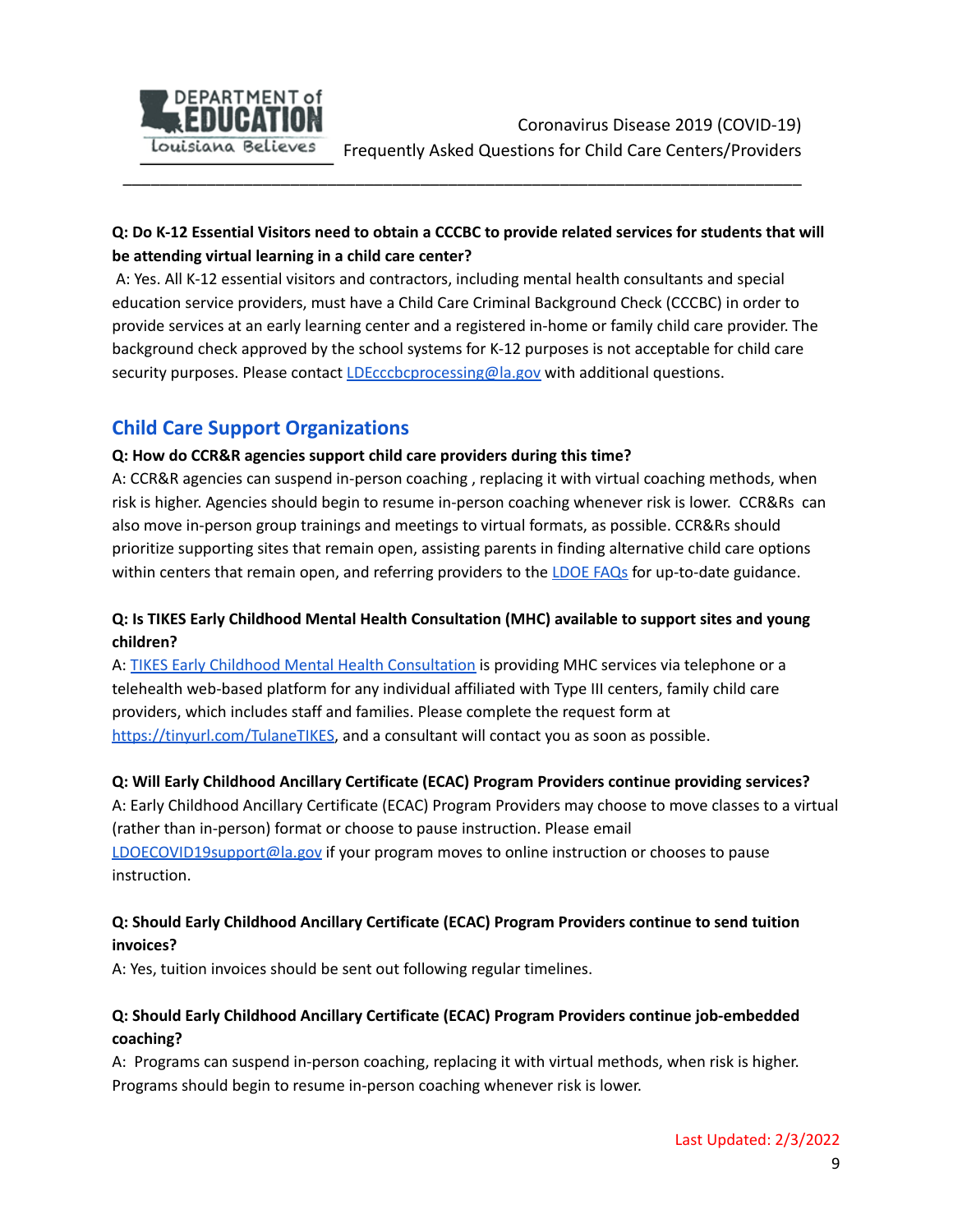

#### **Q: Can children from public and private schools get meals from child care centers?**

A: At this time, centers can only serve enrolled children and cannot serve children above their licensed capacity.

\_\_\_\_\_\_\_\_\_\_\_\_\_\_\_\_\_\_\_\_\_\_\_\_\_\_\_\_\_\_\_\_\_\_\_\_\_\_\_\_\_\_\_\_\_\_\_\_\_\_\_\_\_\_\_\_\_\_\_\_\_\_\_\_\_\_\_\_\_\_\_\_\_

# <span id="page-9-0"></span>**Accountability**

### **Q: How will performance ratings be affected by COVID-19?**

A: The Louisiana Board of Elementary and Secondary Education (BESE) approved an Emergency Rule to Bulletin 140 allowing the Department to provide sites with flexibility in how Performance Scores are published for the 2020-2021 school year. Based on the Bulletin 140 Emergency Rule, the Department has updated the Performance Scores and Ratings at sites where 2020-2021 observation results were higher and extended scores at all other sites. Sites should continue working with local lead agencies and the Department's third party contractors to complete observations for the 2021-2022 school year. Classrooms that scored Proficient or higher during their Fall 2021 observation after third party replacement will not be required to receive a second observation from the community network lead agency in Spring 2022. This requirement applies only to local observations; third party observations will continue as normal.

# **Workforce**

#### **Q: How can child care centers and providers support their employees?**

A: Taking care of your teachers and finances is key to resuming business when this pandemic has fully passed.

- For help accessing community resources, benefits, or learning more about services, call 2-1-1.
- Look to the Louisiana Workforce [Commission](http://www.laworks.net/PublicRelations/COVID_19_Information.asp) for unemployment support. Employees can apply for unemployment [online](https://www.louisianaworks.net/hire/vosnet/Default.aspx) or via the call center at 866-783-5567. Additional questions can be answered [here.](http://www.laworks.net/FAQs/FAQ_UI_ClaimantBenefits.asp#answer_3)
- Head Start programs will need to demonstrate they are operating in accordance with the Governor's executive order and have planned to assist families through this crisis through family services workers and established communications. At this point, program, all staff will continue to get paid until further notice.
- Ensure that you have family and staff contact information and emergency contacts.
- All staff should have direct deposit set up, or an alternate plan for receiving pay. Share your plan for payment and sick leave policies with staff and any flexibility you will allow for pay.
- Look into resources from the Small Business [Association](https://www.sba.gov/page/guidance-businesses-employers-plan-respond-coronavirus-disease-2019-covid-19), including COVID-19 specific loans.
- Review your insurance and business interruption policies and consider filing a claim, even if there is a virus exclusion.
- Check your email regularly for updates from the Department about upcoming grant opportunities and apply for them before the deadline.